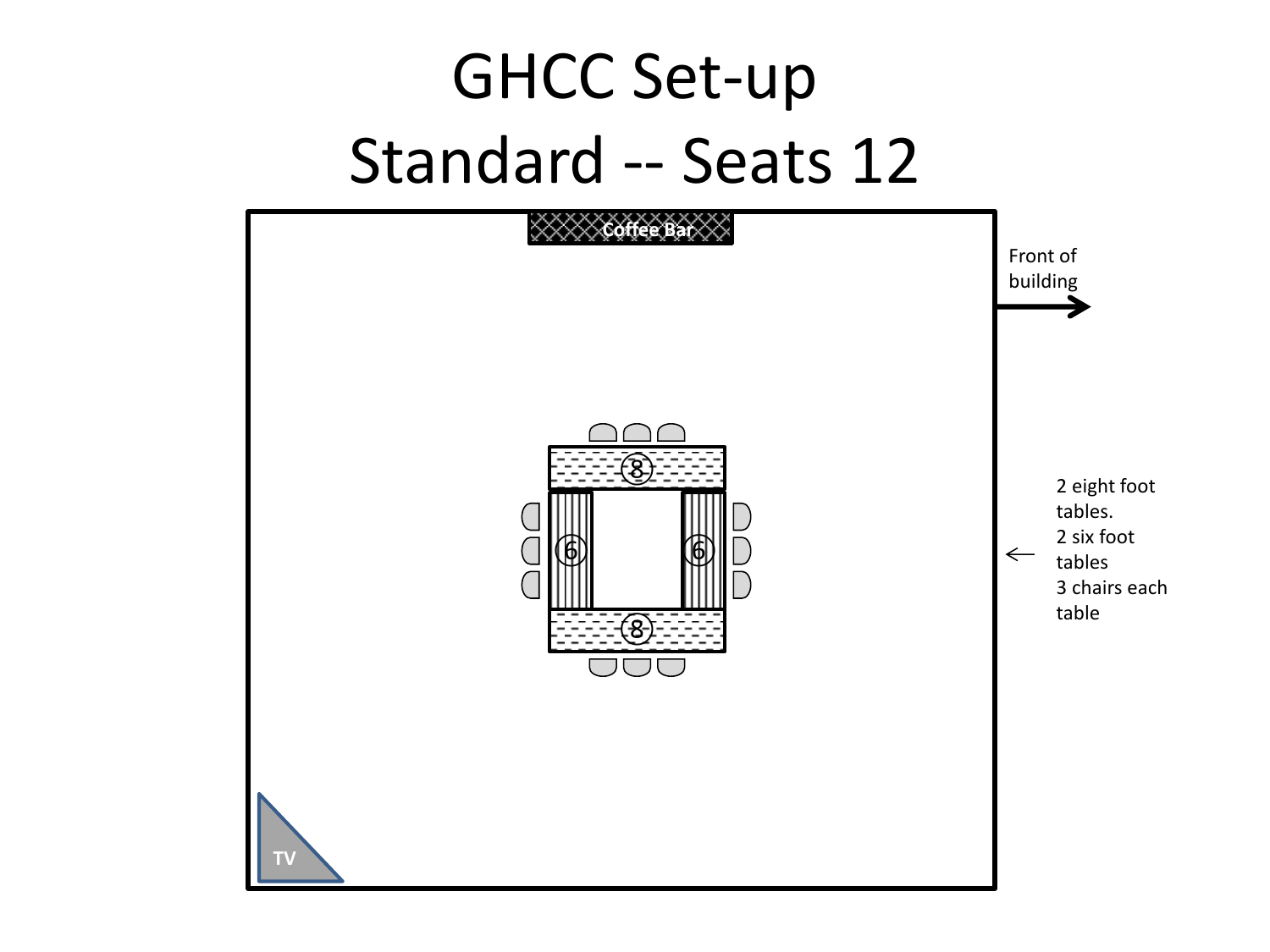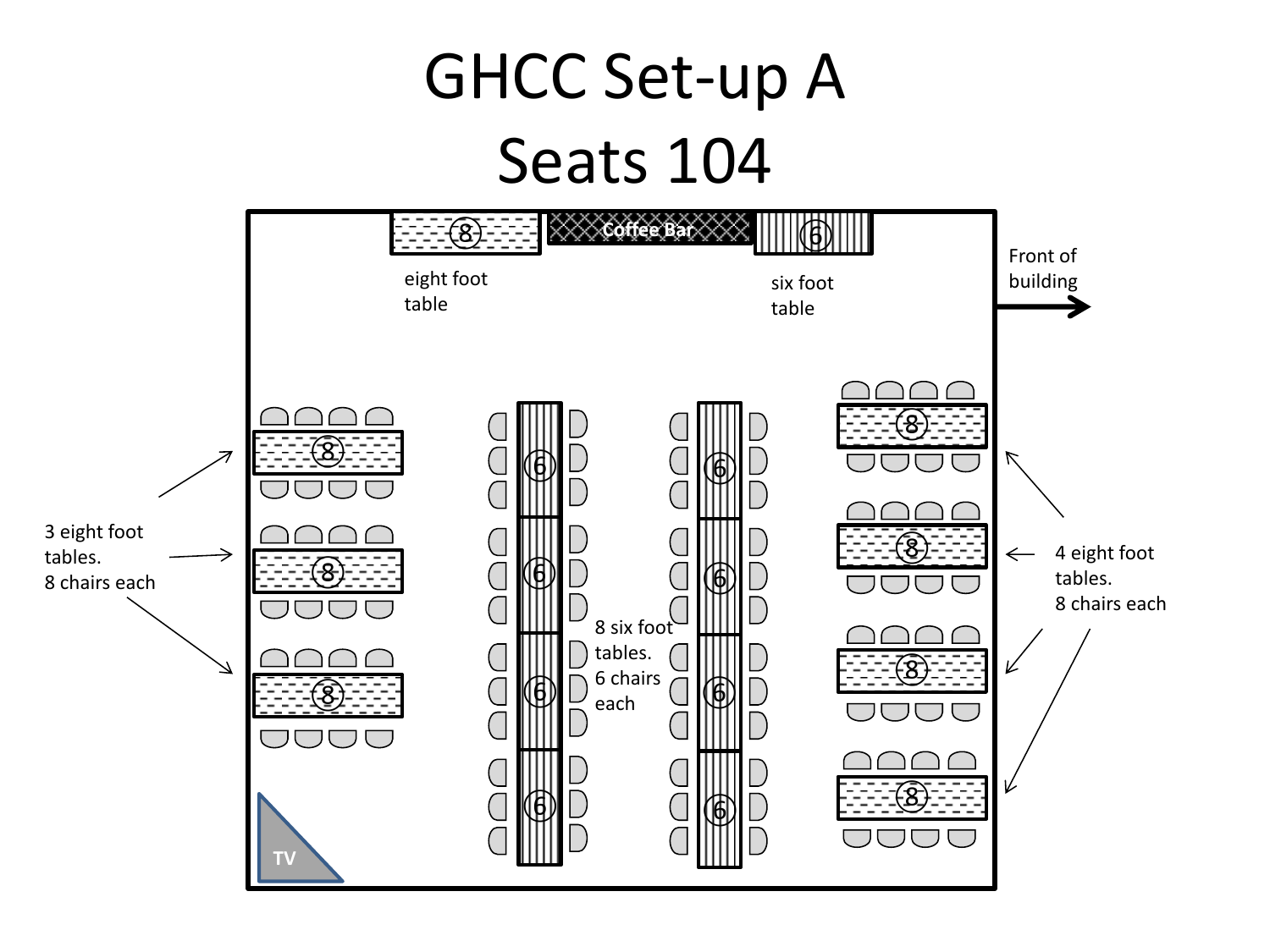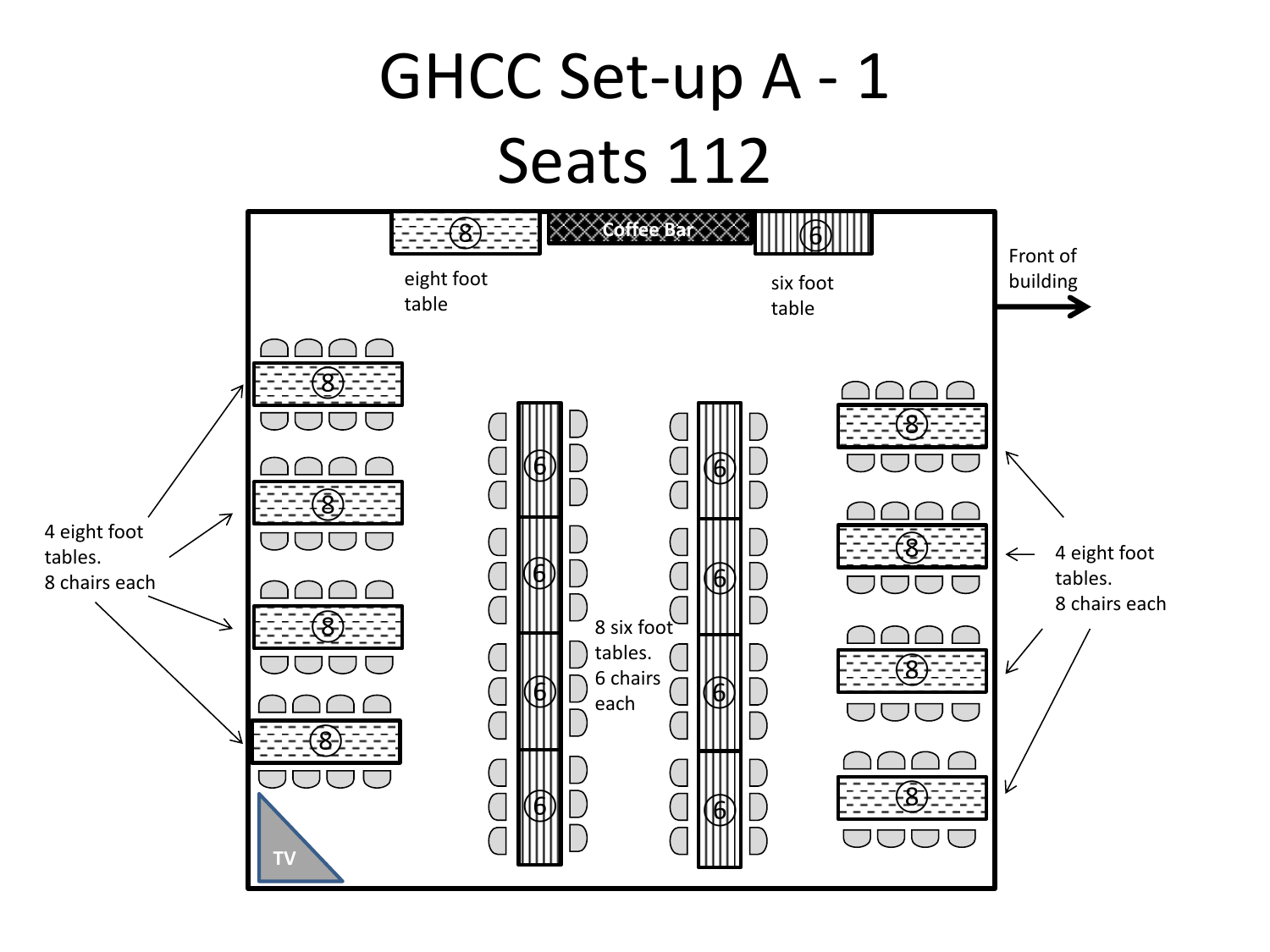#### GHCC Set-up Chili Cook-Off -- Seats 104



4-foot square table for plates, napkins, plasticware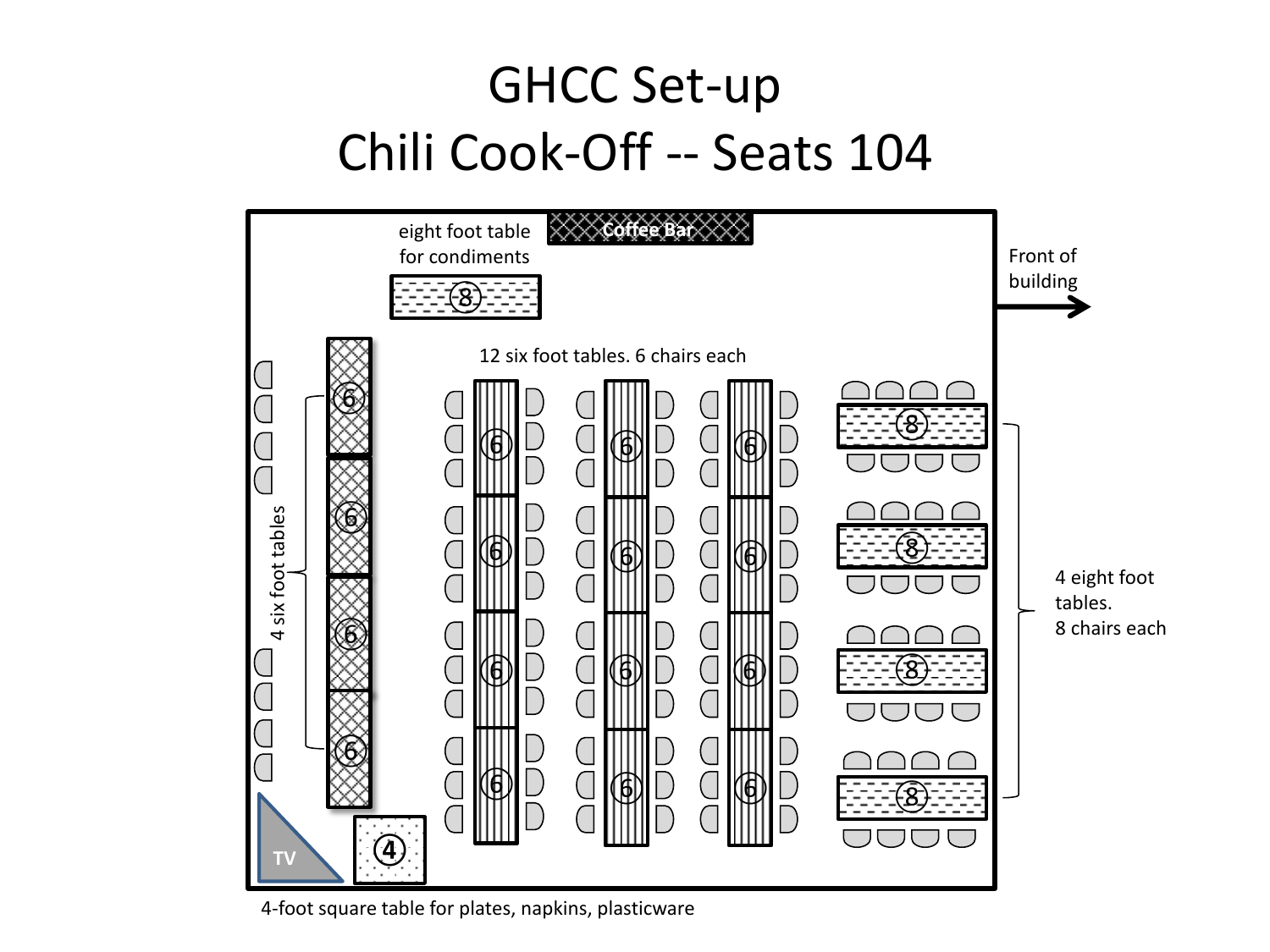### GHCC Set-up B Seats 50

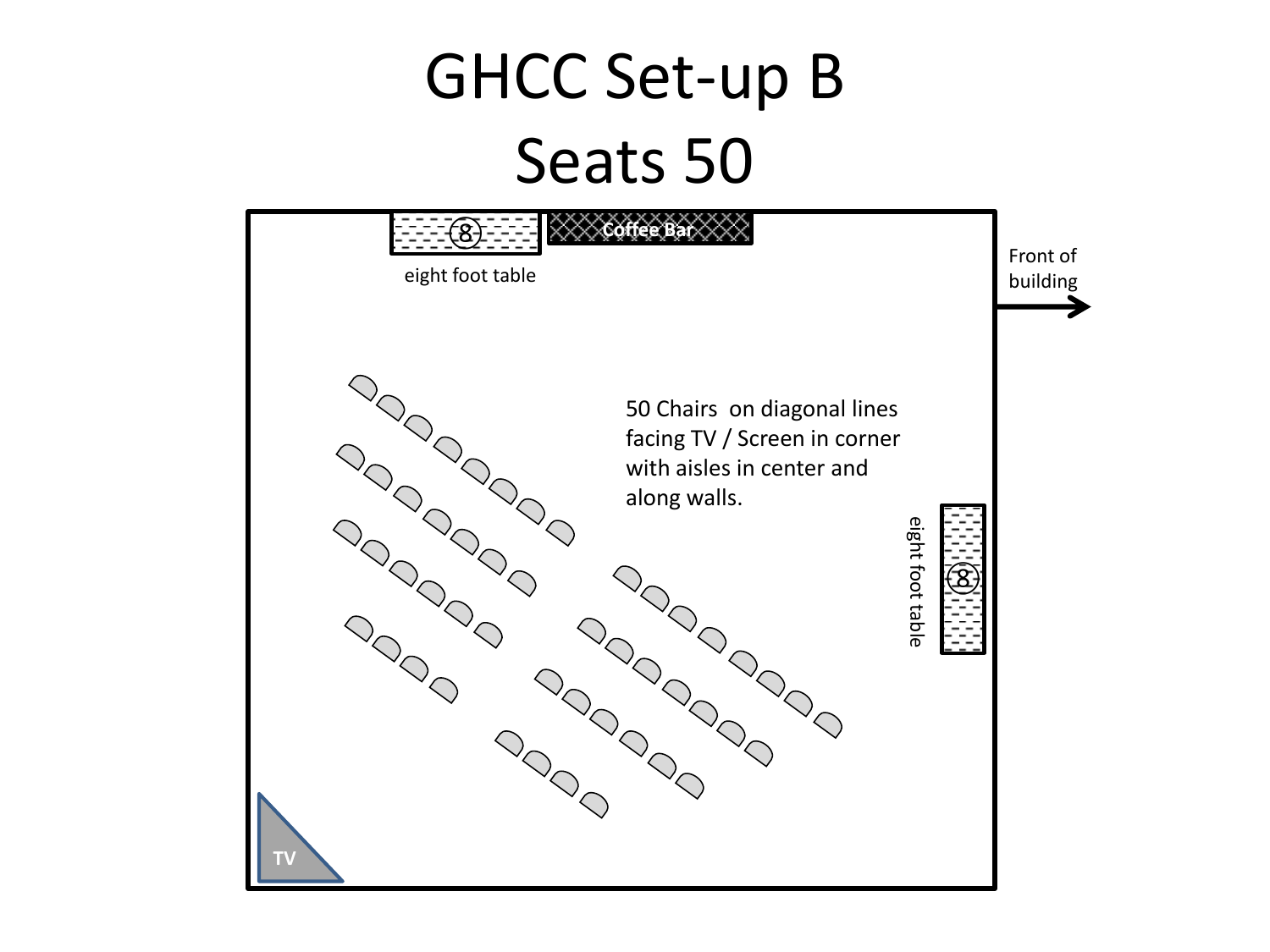## GHCC Set-up B-1 Seats 64

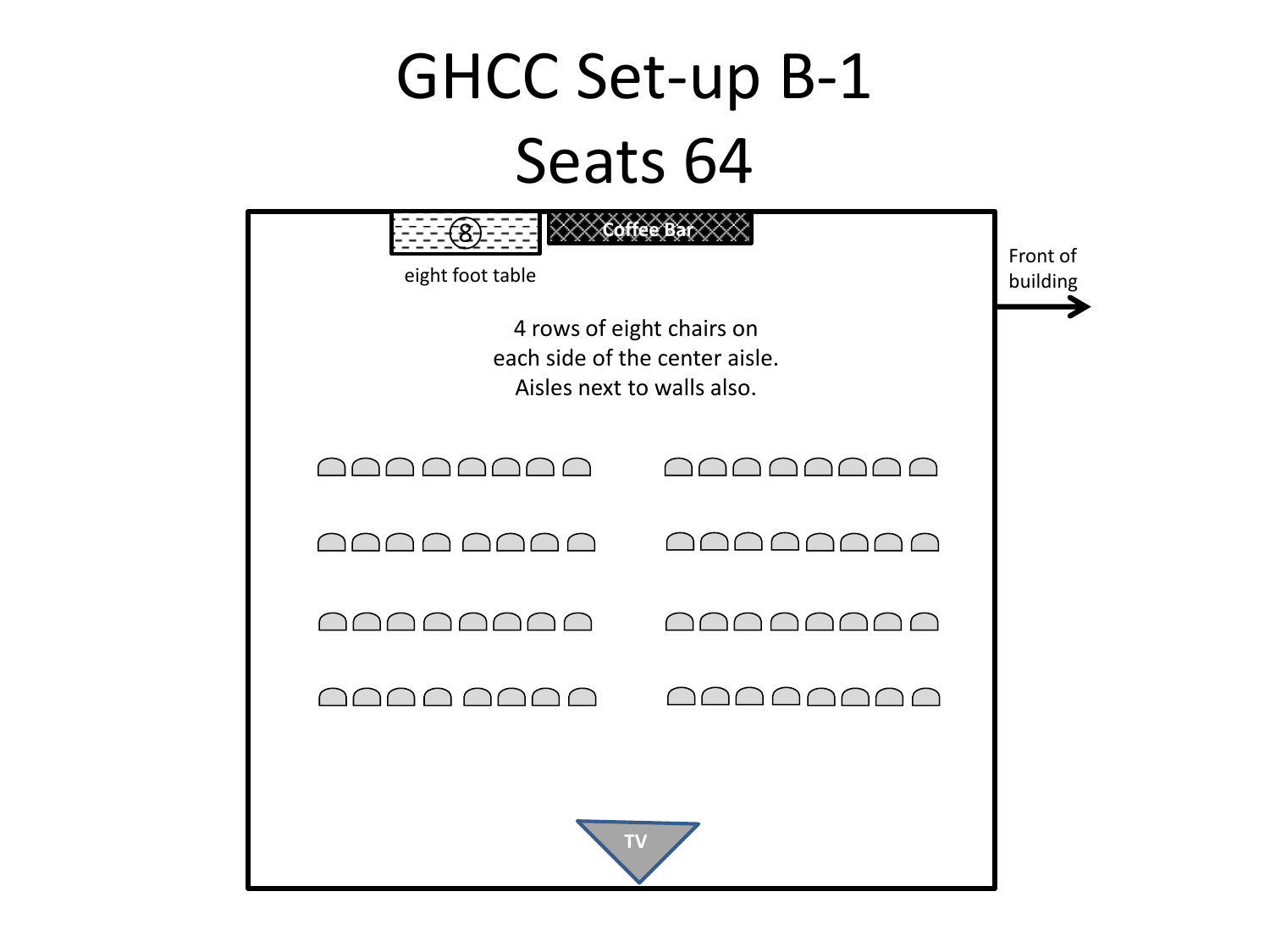## GHCC Set-up Wine Social-1 -- Seats 112

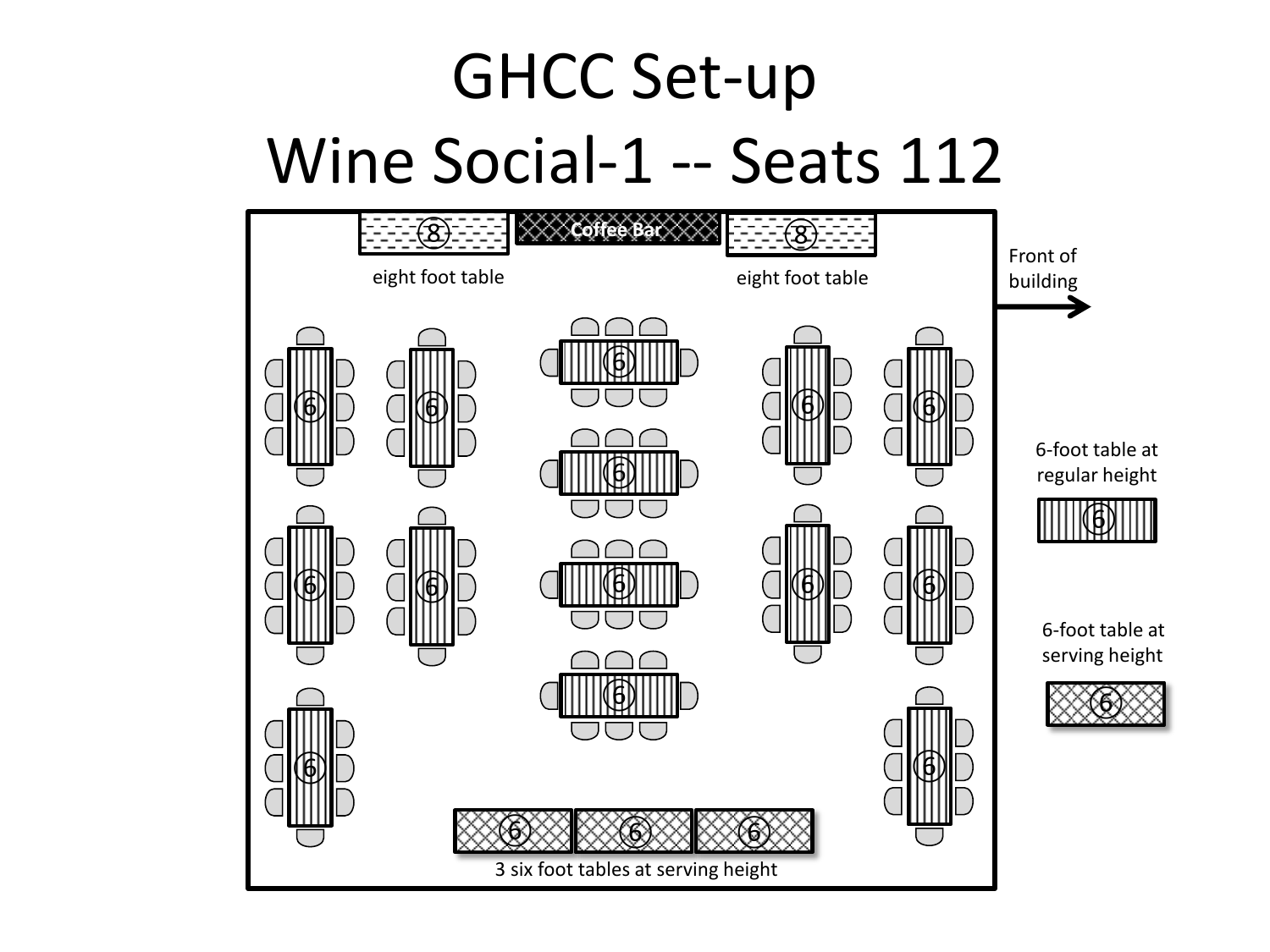## GHCC Set-up Wine Social-1 -- Dimensions

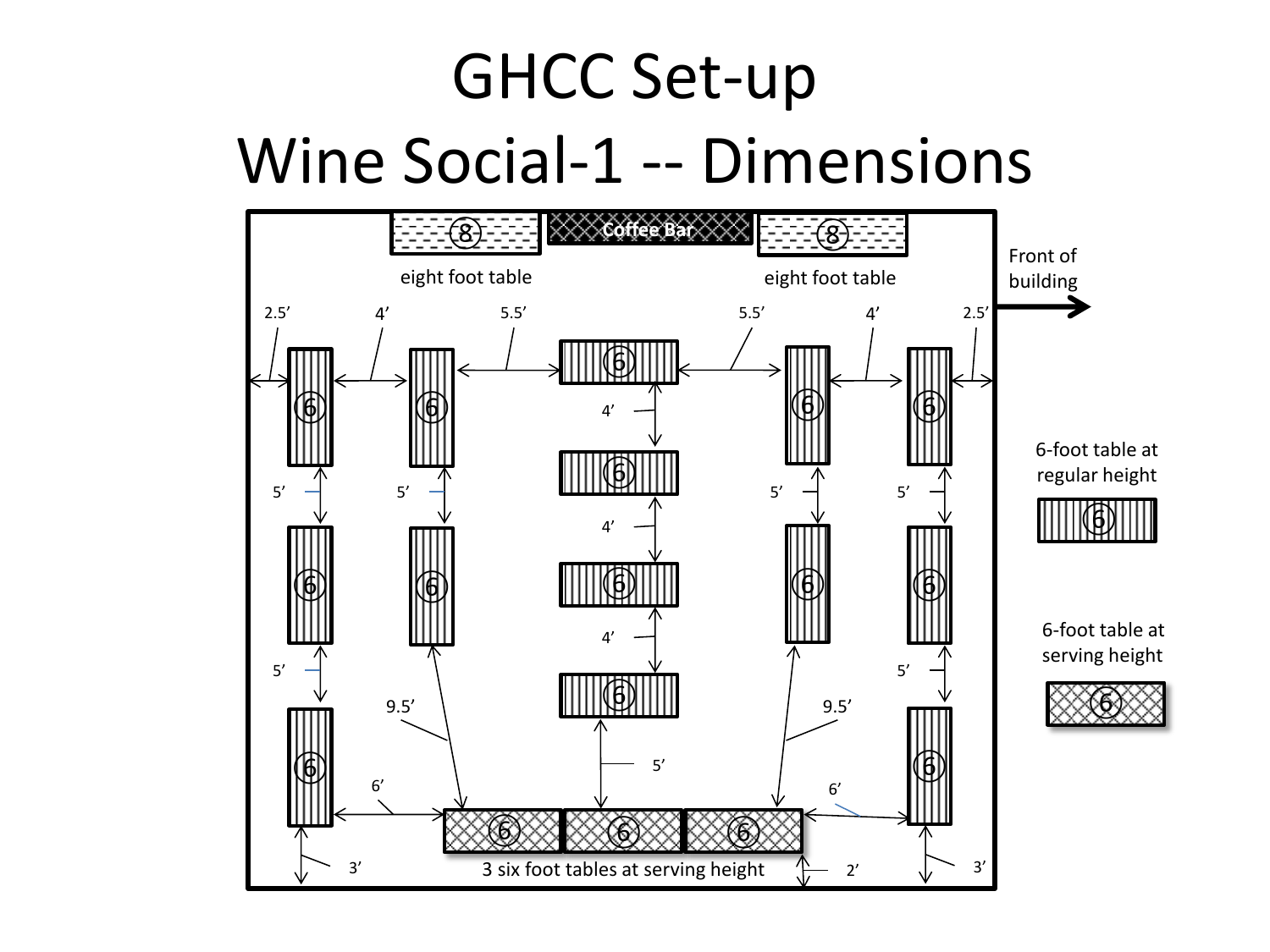# GHCC Set-up Wine Social-2 -- Seats 132



2 six foot tables & 1 eight foot at serving height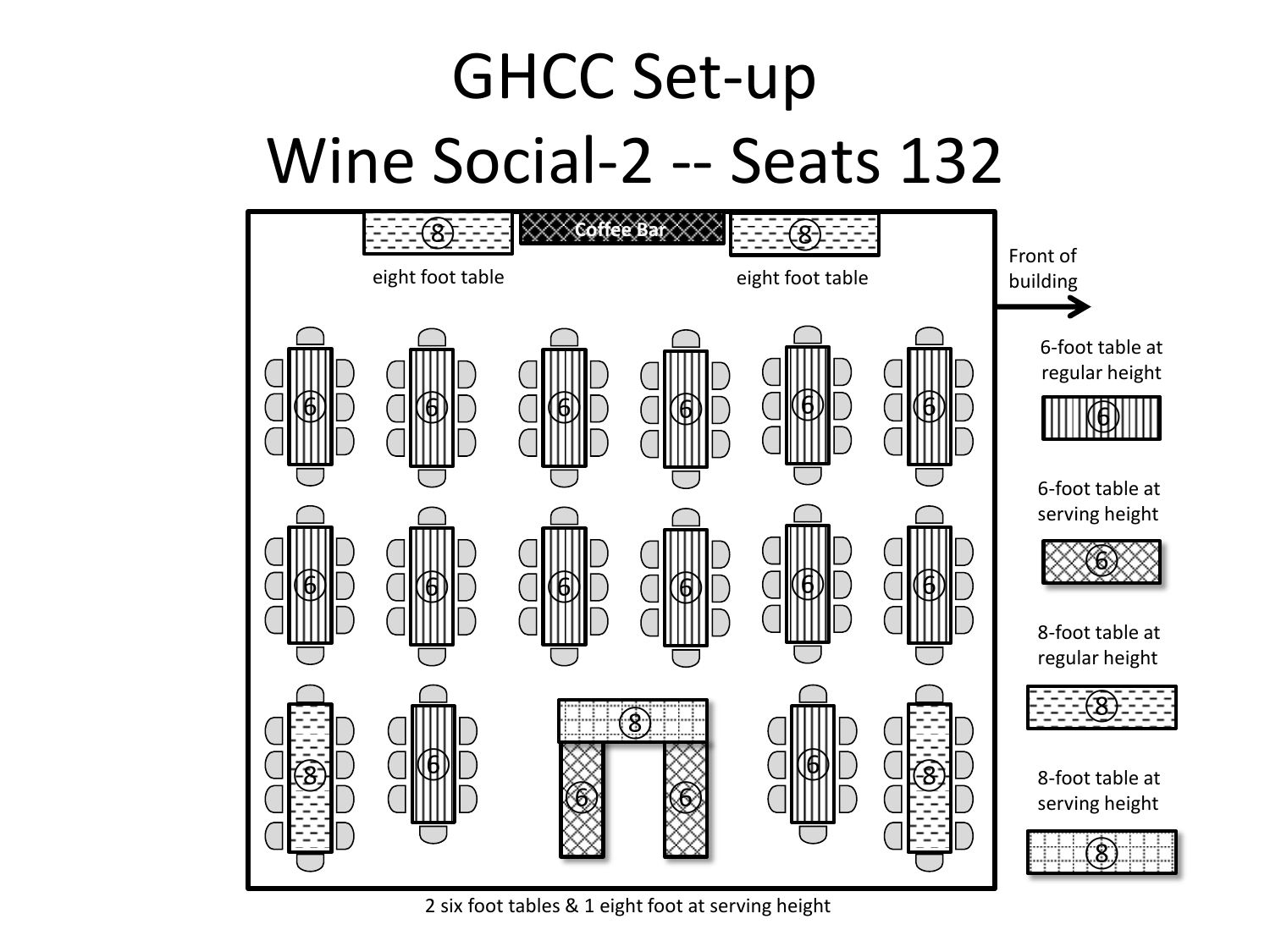## GHCC Set-up Wine Social-2 -- Dimensions



2 six foot tables & 1 eight foot at serving height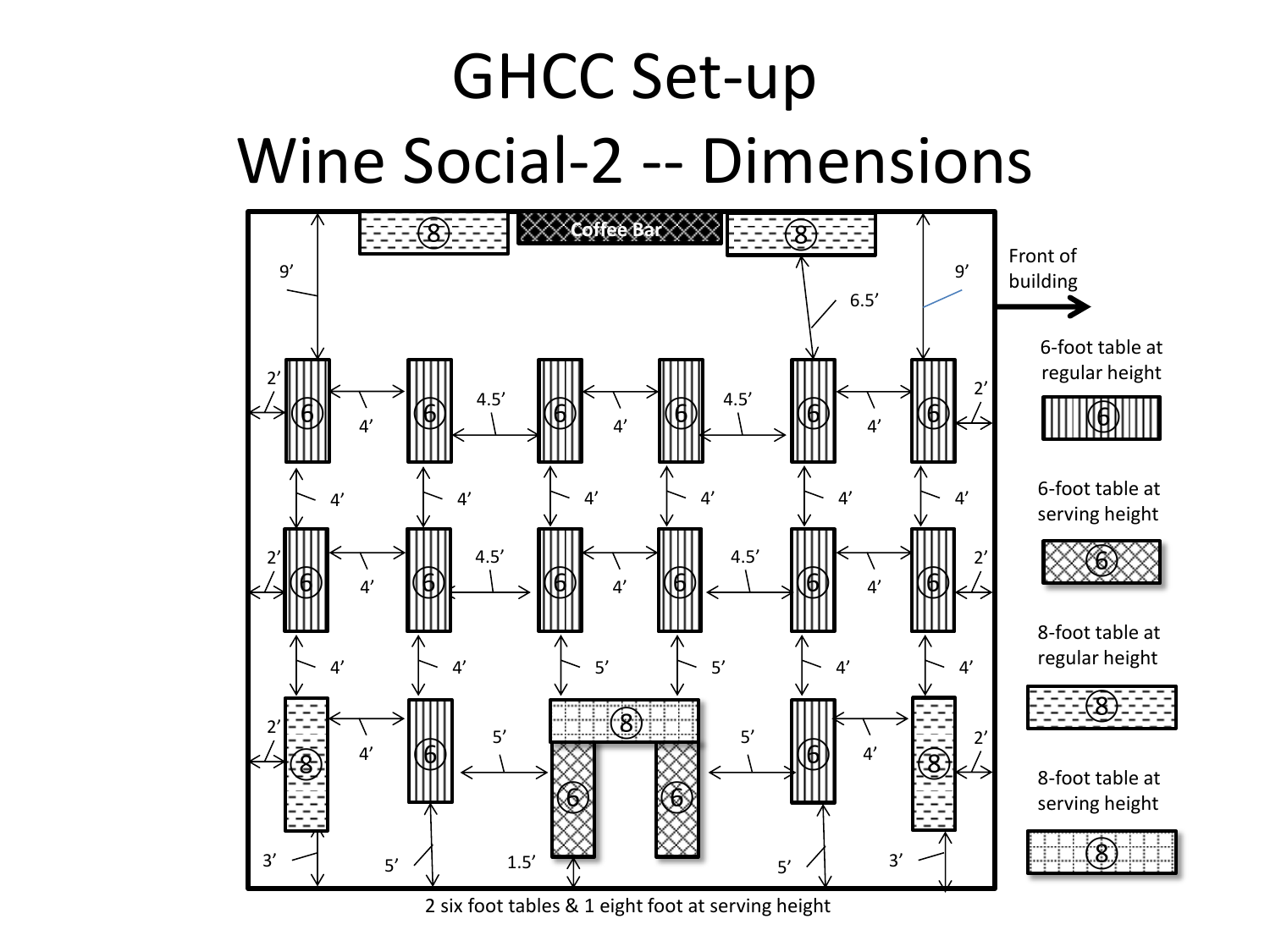# GHCC Set-up Neighbors Lunch-1 -- Seats 72

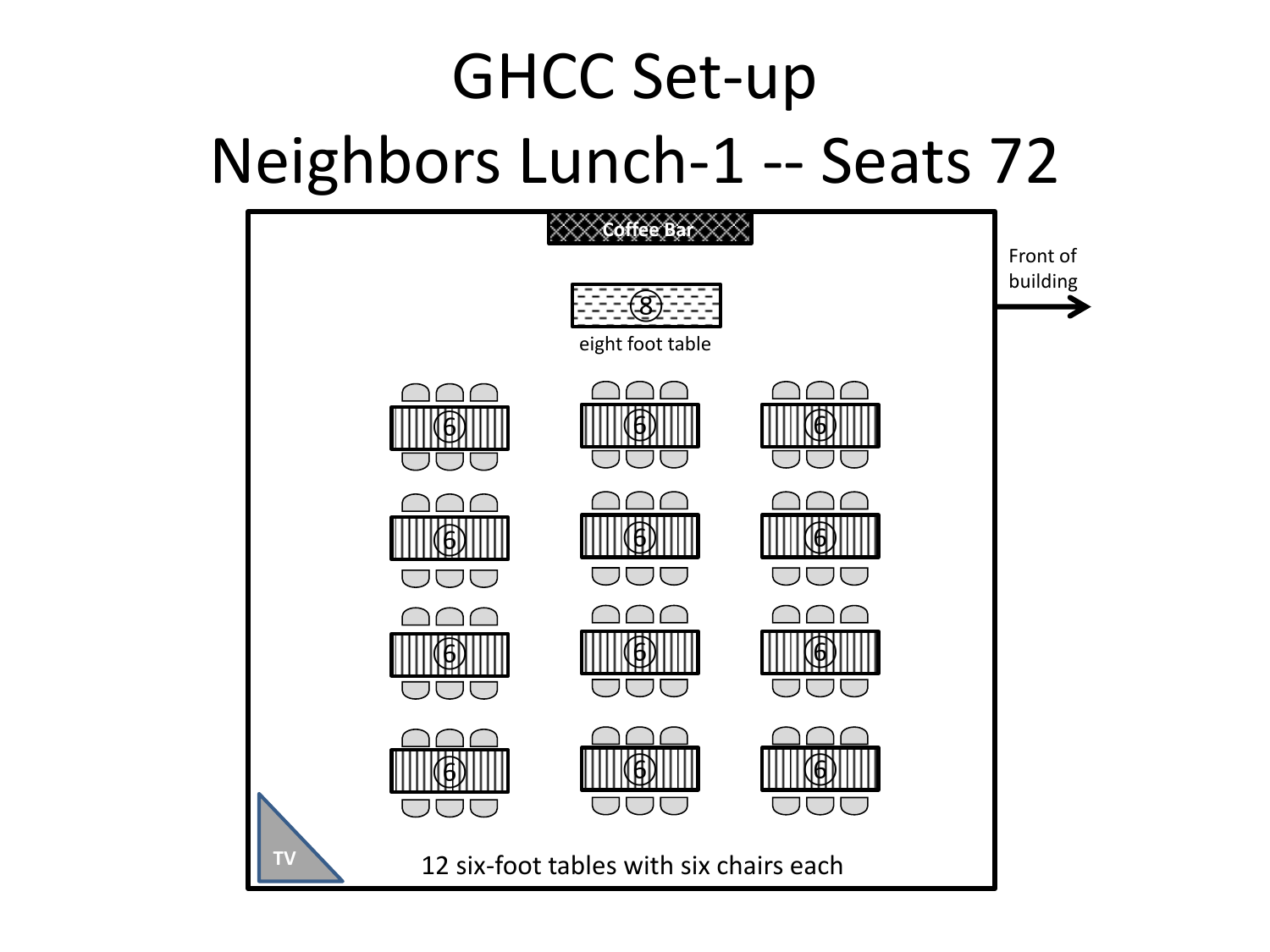# GHCC Set-up Neighbors Lunch-2 -- Seats 54

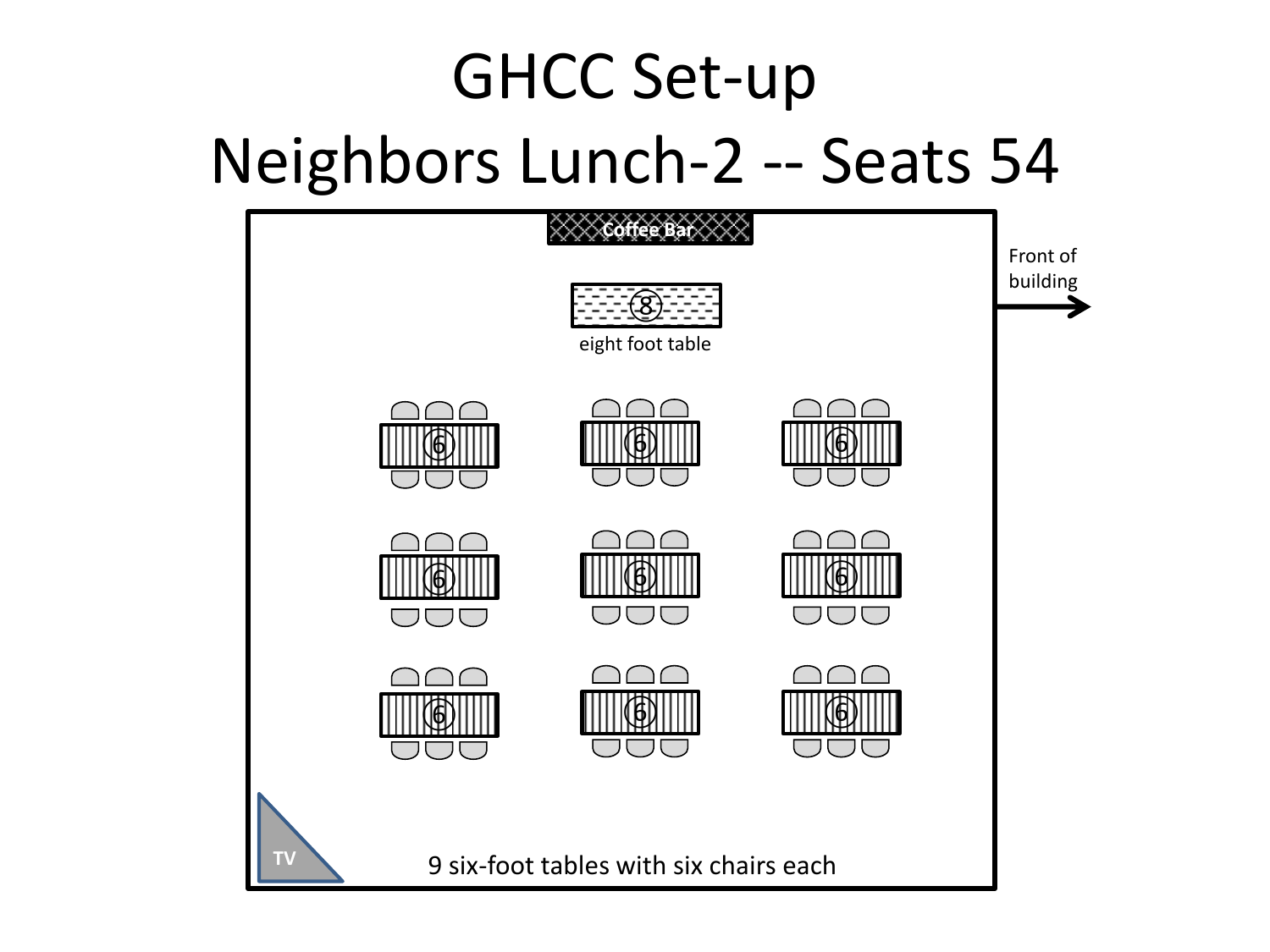## GHCC Set-up POD Set-up 1 -- Seats 64

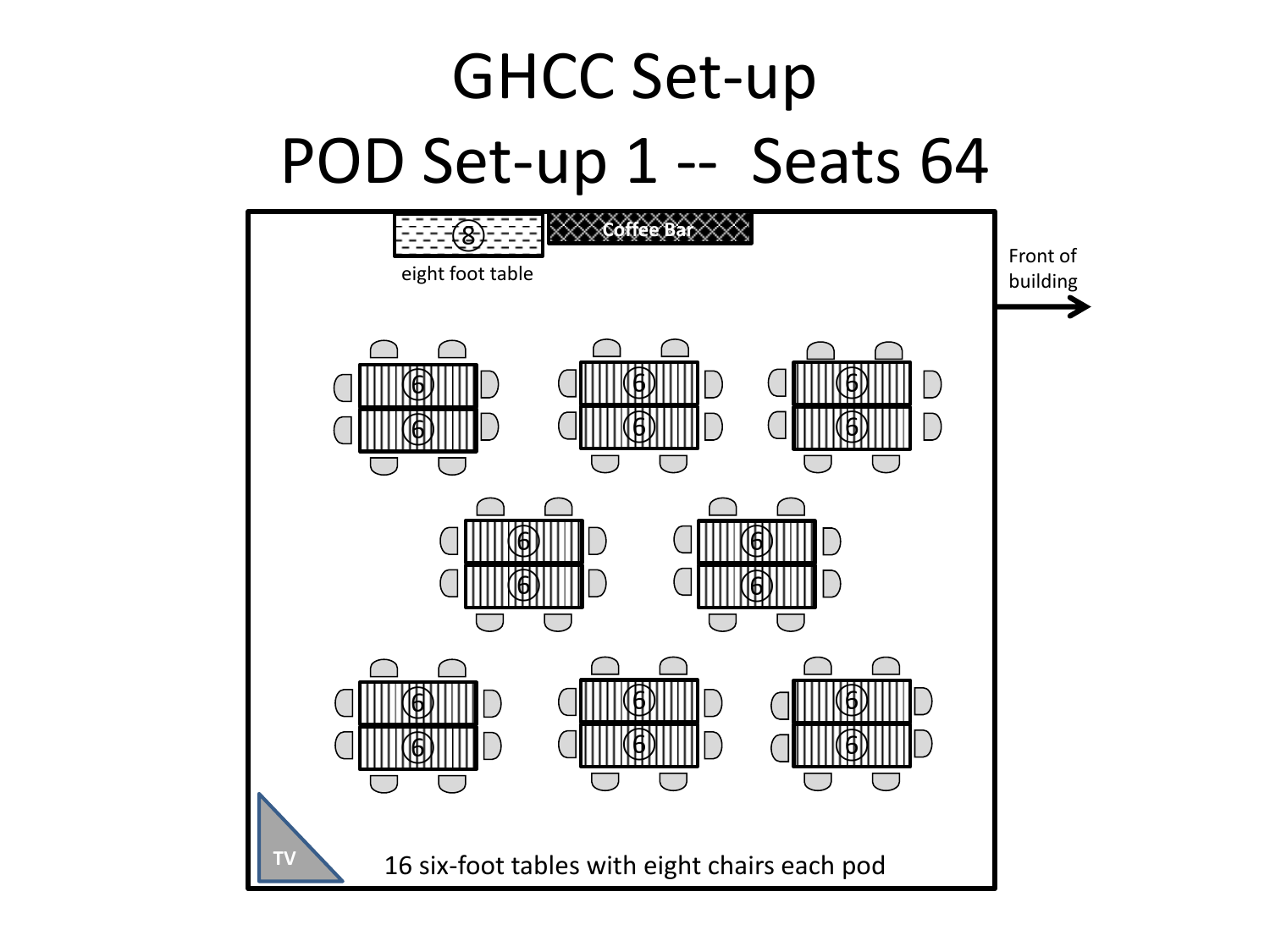## GHCC Set-up POD Set-up 2 -- Seats 72